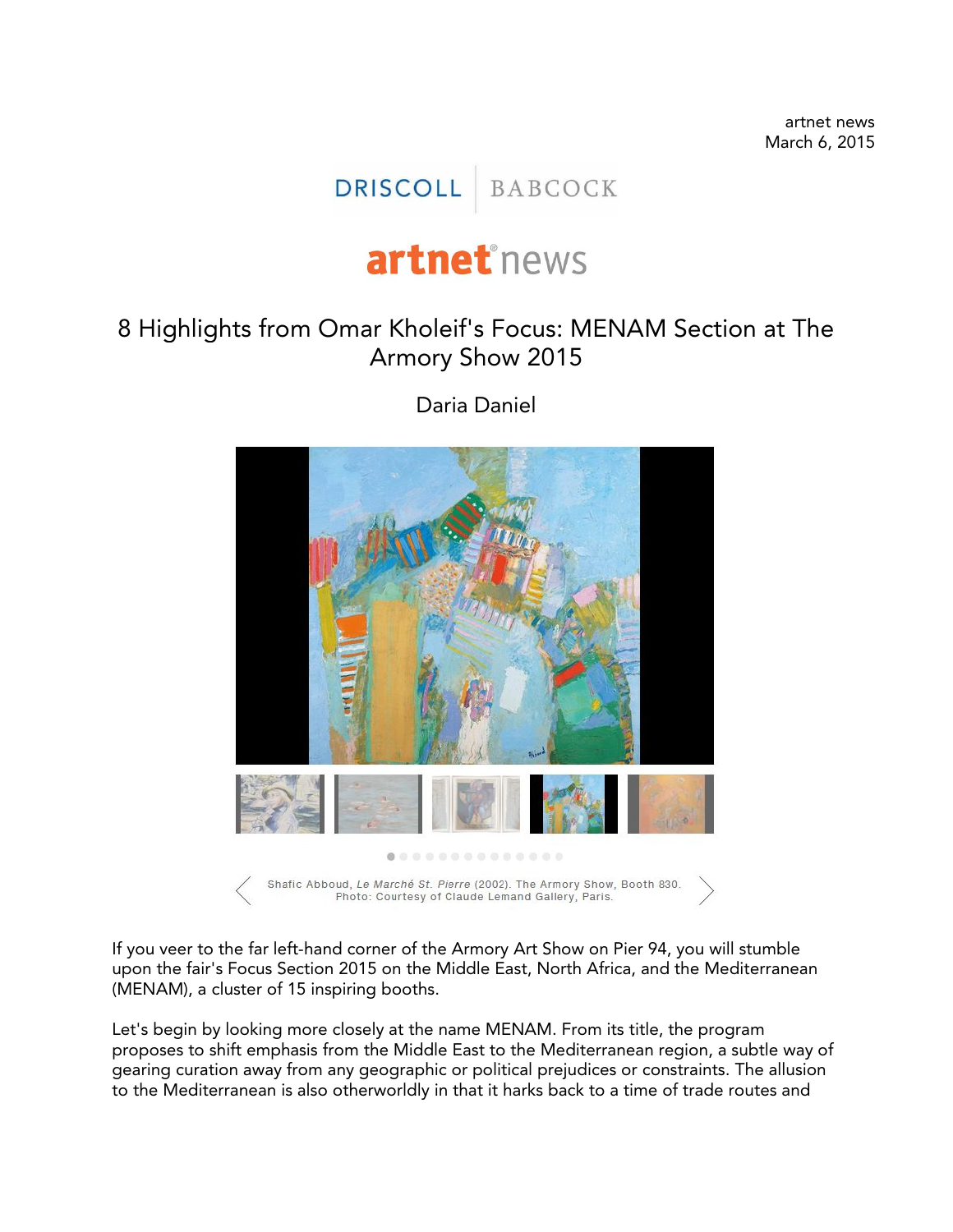histories of cultural exchange. In other words, Omar Kholeif, MENAM's curator, starts off on the right foot.

Kholeif, curator at the Whitechapel Gallery in London, presents MENAM in collaboration with Edge of Arabia and Art Jameel. Galleries from Beirut, New York, Jeddah, London, Istanbul, Cairo, Athens, Dubai, and Paris showcase some of the most coveted established and emerging artists of the region. Mr. Kholeif is also an expert in video and new media works, perhaps explaining MENAM's emphasis on the latter. Almost every other booth on display, contained an eye- (and ear-) catching video installation.

This year's Focus section is important, first and foremost because it is a forum in which contemporary Arab artists, with different political ideologies and cultural narratives, can sit alongside each other and have their works intelligently inform one another's. And secondly, because, at a time of heightened political anguish in the Levant, frankly, it is a cultural breath of fresh air.

In this sub-sectioned Armory atrium, we found that the artist's platform a broad spectrum of bustling talent, which, not surprisingly, is anchored in political commentary.

Here are some of our MENAM highlights:

Mona Hatoum's Turbulence (Black) at Alexander and Bonin (New York). Hatoum, who is featured in the Guggenheim's permanent collection, has fashioned thousands of black glass marbles together in a spherical form. The piece itself functions as a sort of dark hypnotizing whirlpool in the middle of the focus section. You are visually drawn to what, at first glance, resembles a black hole. The work interplays seduction and danger; it is visually stunning yet could collapse with the displacement of one marble. Hatoum has always engaged her audience in this duality of fear and fascination. It is an intriguing aesthetic experience that is inviting yet also quite impenetrable, and thus "turbulent."

Wafaa Bilal's Canto III at Lawrie Shabibi (Dubai). Bilal's Saddam Hussein golden bronze bust, inspired by monuments erected in Baghdad, is outstanding. The Iraqi artist is known for his controversial and extreme political works: in one past installation, "Domestic Tension," he locked himself in a room with a web-controlled paintball gun, and invited internet users to shoot at him, and in another, "3rdi," Bilal surgically fixed a camera on his head to transmit web images. With the busts on display at the Armory, Bilal re-contextualizes Saddam's iconography and brings to light the age-old verity that rulers seek to immortalize their own image. What's more intriguing, he asked American war veterans to help him make the smaller busts…

Ahmed Mater's Cowboy Code at Athr Gallery (Jeddah). Saudi artist Ahmed Mater juxtaposes value systems with this large-scale text installation in the form of a Ten Commandments script. The work is physically made up of baby gun caps, like the ones Mater played with as a child in Saudi. He and his friends would watch westerns and imitate cowboys on TV. Excerpts from the text include: "A cowboy is free from racial and religious intolerance," and "A cowboy is a Patriot." The cowboy code is directly contrasted against the Hadith, an Islamic code bequeathed by Prophet Muhammad; fragments include "He cautioned never to be extreme or fanatic."

Raed Yassin's Ruins in Space at Kalfayan Galleries (Athens). Yassin's mixed-media mouthpiece installation features the image and record-playing of famed Egyptian singer, Um Kulthum. In